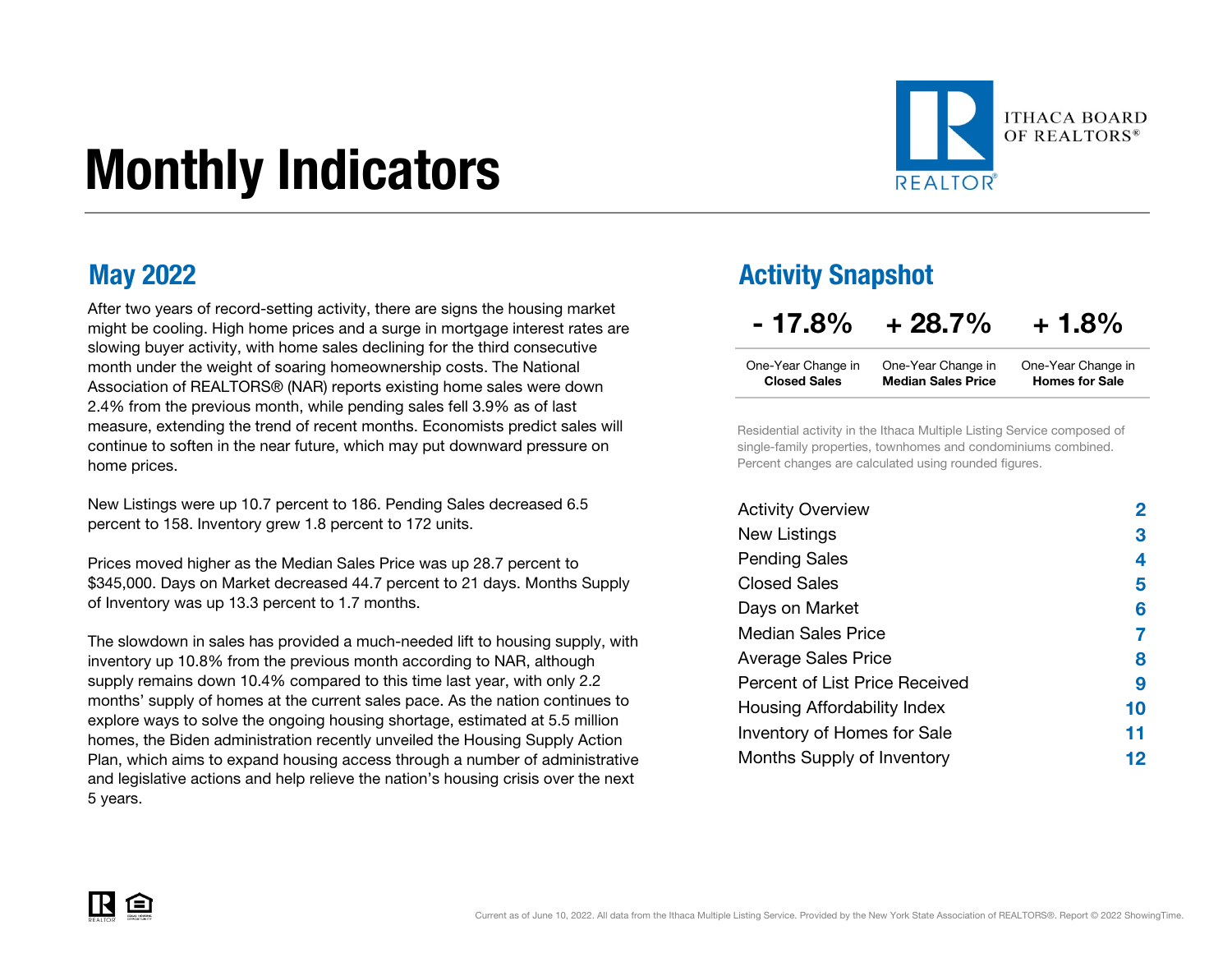### Activity Overview

Key metrics by report month and for year-to-date (YTD) starting from the first of the year.



| <b>Key Metrics</b>                 | <b>Historical Sparkbars</b>                           | $5 - 2021$ | 5-2022    | <b>Percent Change</b> |           | <b>YTD 2021 YTD 2022</b> | Percent Change |
|------------------------------------|-------------------------------------------------------|------------|-----------|-----------------------|-----------|--------------------------|----------------|
| <b>New Listings</b>                | 5-2020<br>5-2021<br>5-2022<br>5-2019                  | 168        | 186       | $+10.7%$              | 678       | 655                      | $-3.4%$        |
| <b>Pending Sales</b>               | 5-2019<br>5-2020<br>5-2021<br>5-2022                  | 169        | 158       | $-6.5%$               | 602       | 520                      | $-13.6%$       |
| <b>Closed Sales</b>                | 5-2019<br>5-2021<br>5-2022<br>5-2020                  | 107        | 88        | $-17.8%$              | 457       | 382                      | $-16.4%$       |
| <b>Days on Market</b>              | 5-2021<br>5-2019<br>5-2020<br>5-2022                  | 38         | 21        | $-44.7%$              | 50        | 34                       | $-32.0%$       |
| <b>Median Sales Price</b>          | 5-2019<br>5-2020<br>5-2021<br>5-2022                  | \$268,000  | \$345,000 | $+28.7%$              | \$234,000 | \$265,750                | $+13.6%$       |
| <b>Avg. Sales Price</b>            | 5-2019<br>5-2020<br>5-2021<br>5-2022                  | \$302,415  | \$370,590 | $+22.5%$              | \$259,788 | \$310,830                | $+19.6%$       |
| <b>Pct. of List Price Received</b> | 5-2019<br>5-2020<br>5-2021<br>5-2022                  | 100.7%     | 104.3%    | $+3.6%$               | 98.5%     | 101.4%                   | $+2.9%$        |
| <b>Affordability Index</b>         | 5-2020<br>5-2021<br>5-2019<br>5-2022                  | 148        | 89        | $-39.9%$              | 169       | 116                      | $-31.4%$       |
| <b>Homes for Sale</b>              | 5-2019<br>5-2020<br>5-2021<br>5-2022                  | 169        | 172       | $+1.8%$               |           |                          |                |
| <b>Months Supply</b>               | and the state<br>5-2019<br>5-2020<br>5-2021<br>5-2022 | 1.5        | $1.7$     | $+13.3%$              |           |                          |                |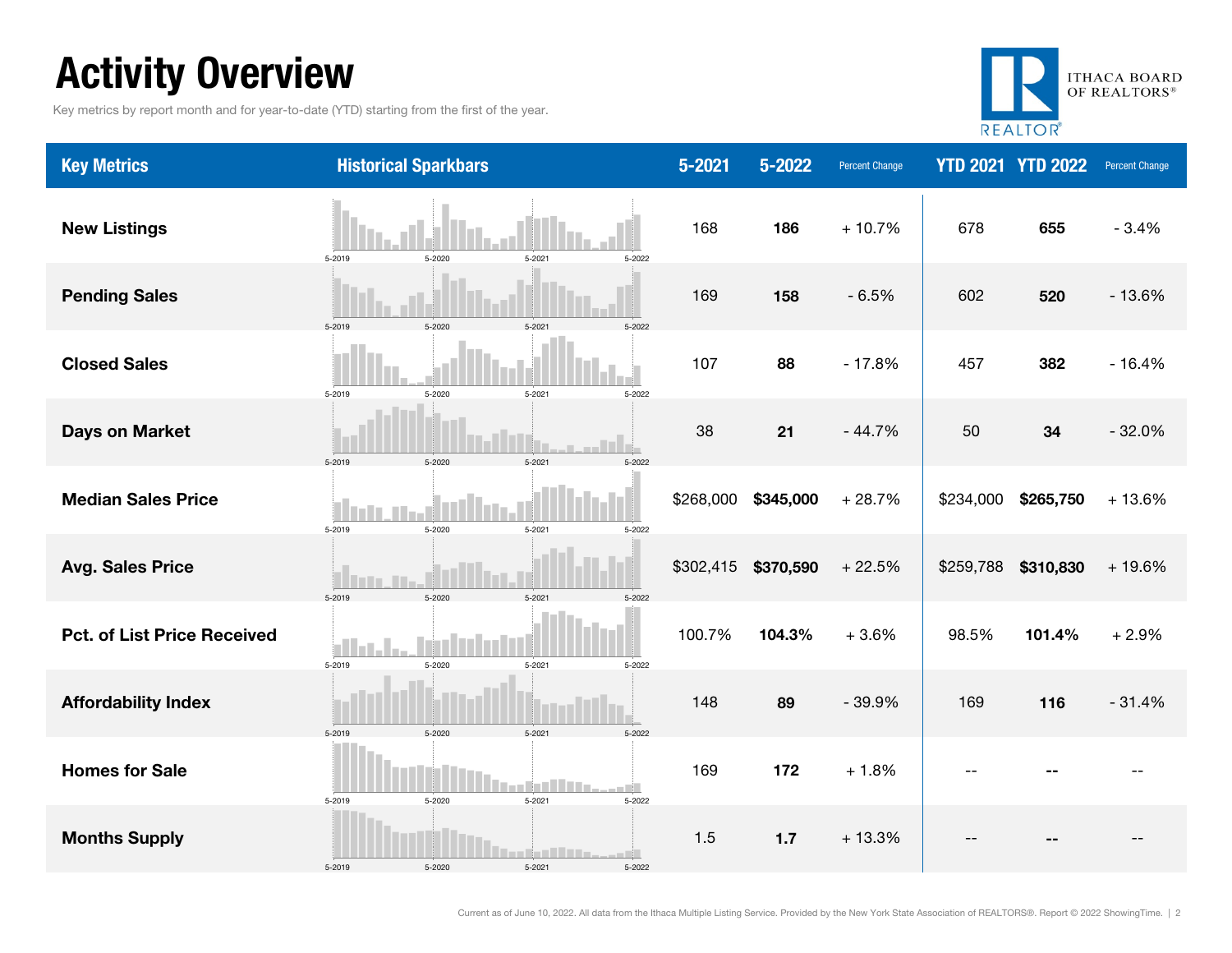### New Listings

A count of the properties that have been newly listed on the market in a given month.







| <b>New Listings</b> |     | <b>Prior Year</b> | <b>Percent Change</b> |
|---------------------|-----|-------------------|-----------------------|
| June 2021 <b>.</b>  | 173 | 233               | $-25.8%$              |
| July 2021           | 179 | 164               | $+9.1\%$              |
| August 2021         | 155 | 161               | $-3.7\%$              |
| September 2021      | 112 | 123               | $-8.9\%$              |
| October 2021        | 109 | 130               | $-16.2%$              |
| November 2021       | 77  | 83                | $-7.2\%$              |
| December 2021       | 40  | 57                | $-29.8%$              |
| January 2022        | 66  | 80                | $-17.5%$              |
| February 2022       | 89  | 92                | $-3.3%$               |
| <b>March 2022</b>   | 150 | 158               | $-5.1%$               |
| April 2022          | 164 | 180               | $-8.9\%$              |
| <b>May 2022</b>     | 186 | 168               | +10.7%                |
| 12-Month Avg        | 125 | 136               | $-8.1\%$              |

#### Historical New Listings by Month

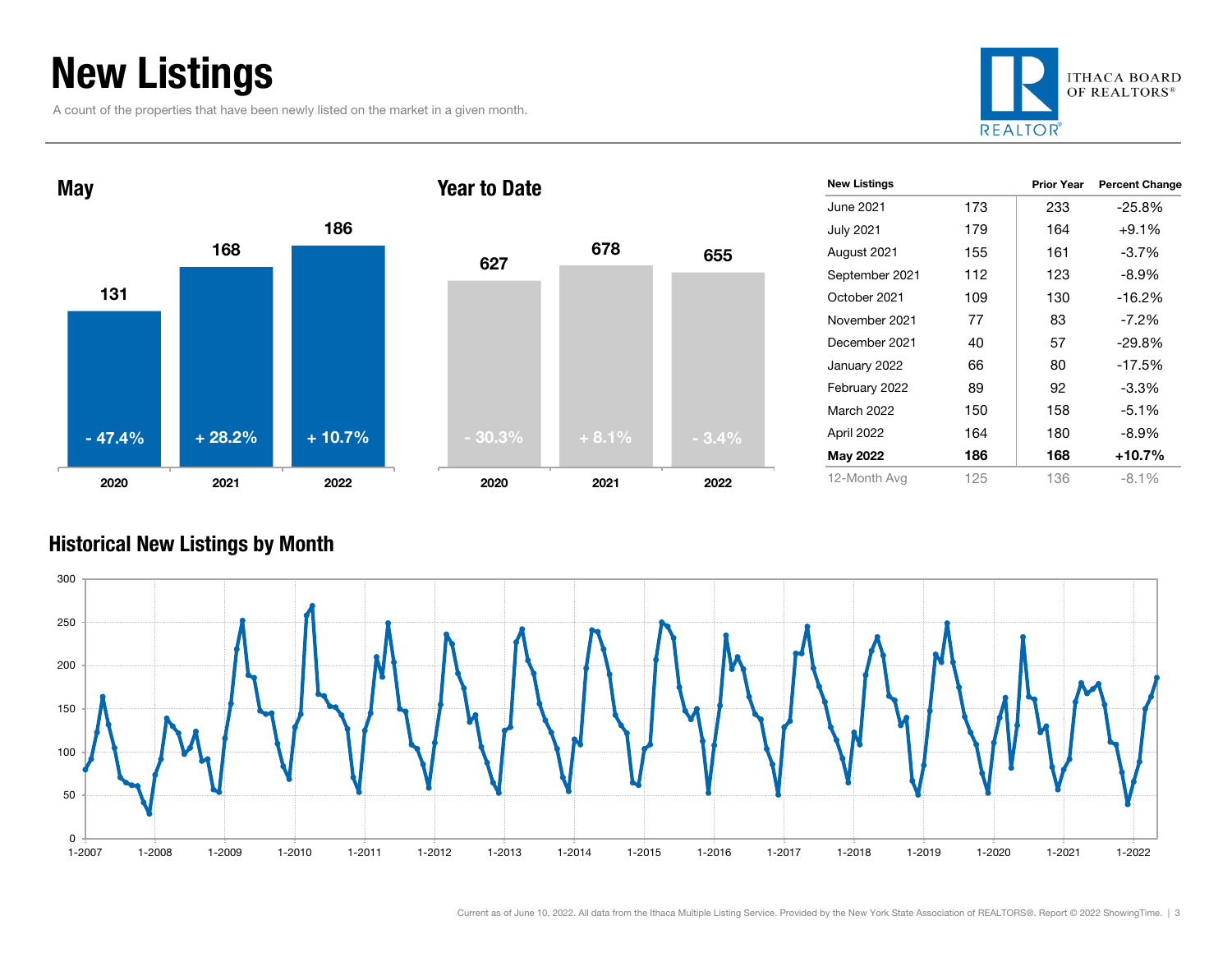### Pending Sales

A count of the properties on which offers have been accepted in a given month.





|          | 602      |          |
|----------|----------|----------|
| 434      |          | 520      |
|          |          |          |
|          |          |          |
| $-16.2%$ | $+38.7%$ | $-13.6%$ |
| 2020     | 2021     | 2022     |

| <b>Pending Sales</b> |     | <b>Prior Year</b> | <b>Percent Change</b> |
|----------------------|-----|-------------------|-----------------------|
| June 2021.           | 129 | 155               | -16.8%                |
| <b>July 2021</b>     | 131 | 134               | $-2.2%$               |
| August 2021          | 119 | 141               | $-15.6%$              |
| September 2021       | 106 | 105               | $+1.0%$               |
| October 2021         | 90  | 107               | $-15.9%$              |
| November 2021        | 91  | 83                | +9.6%                 |
| December 2021        | 57  | 69                | $-17.4%$              |
| January 2022         | 54  | 80                | $-32.5%$              |
| February 2022        | 69  | 95                | $-27.4%$              |
| March 2022           | 117 | 136               | $-14.0%$              |
| April 2022           | 122 | 122               | $0.0\%$               |
| <b>May 2022</b>      | 158 | 169               | $-6.5%$               |
| 12-Month Avg         | 104 | 116               | $-10.3%$              |

#### Historical Pending Sales by Month

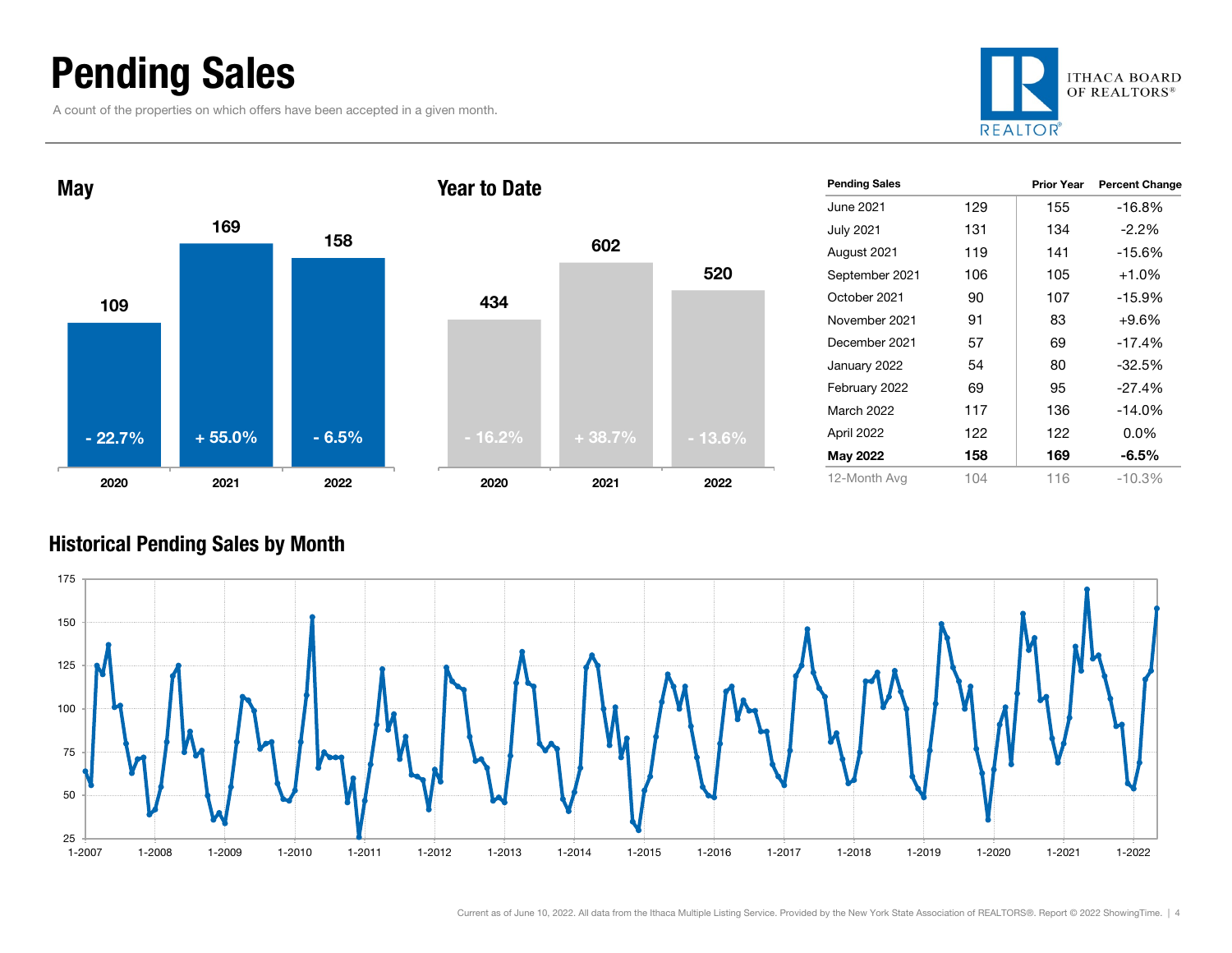### Closed Sales

A count of the actual sales that closed in a given month.





| <b>Closed Sales</b> |     | <b>Prior Year</b> | <b>Percent Change</b> |
|---------------------|-----|-------------------|-----------------------|
| June 2021           | 135 | 93                | $+45.2%$              |
| <b>July 2021</b>    | 149 | 104               | $+43.3%$              |
| August 2021         | 152 | 142               | $+7.0%$               |
| September 2021      | 140 | 124               | $+12.9%$              |
| October 2021        | 105 | 124               | $-15.3%$              |
| November 2021       | 99  | 114               | $-13.2%$              |
| December 2021       | 105 | 101               | $+4.0%$               |
| January 2022        | 75  | 85                | $-11.8%$              |
| February 2022       | 90  | 82                | $+9.8%$               |
| <b>March 2022</b>   | 66  | 100               | $-34.0%$              |
| April 2022          | 63  | 83                | $-24.1%$              |
| <b>May 2022</b>     | 88  | 107               | $-17.8%$              |
| 12-Month Avg        | 106 | 105               | $+1.0%$               |

### Historical Closed Sales by Month



382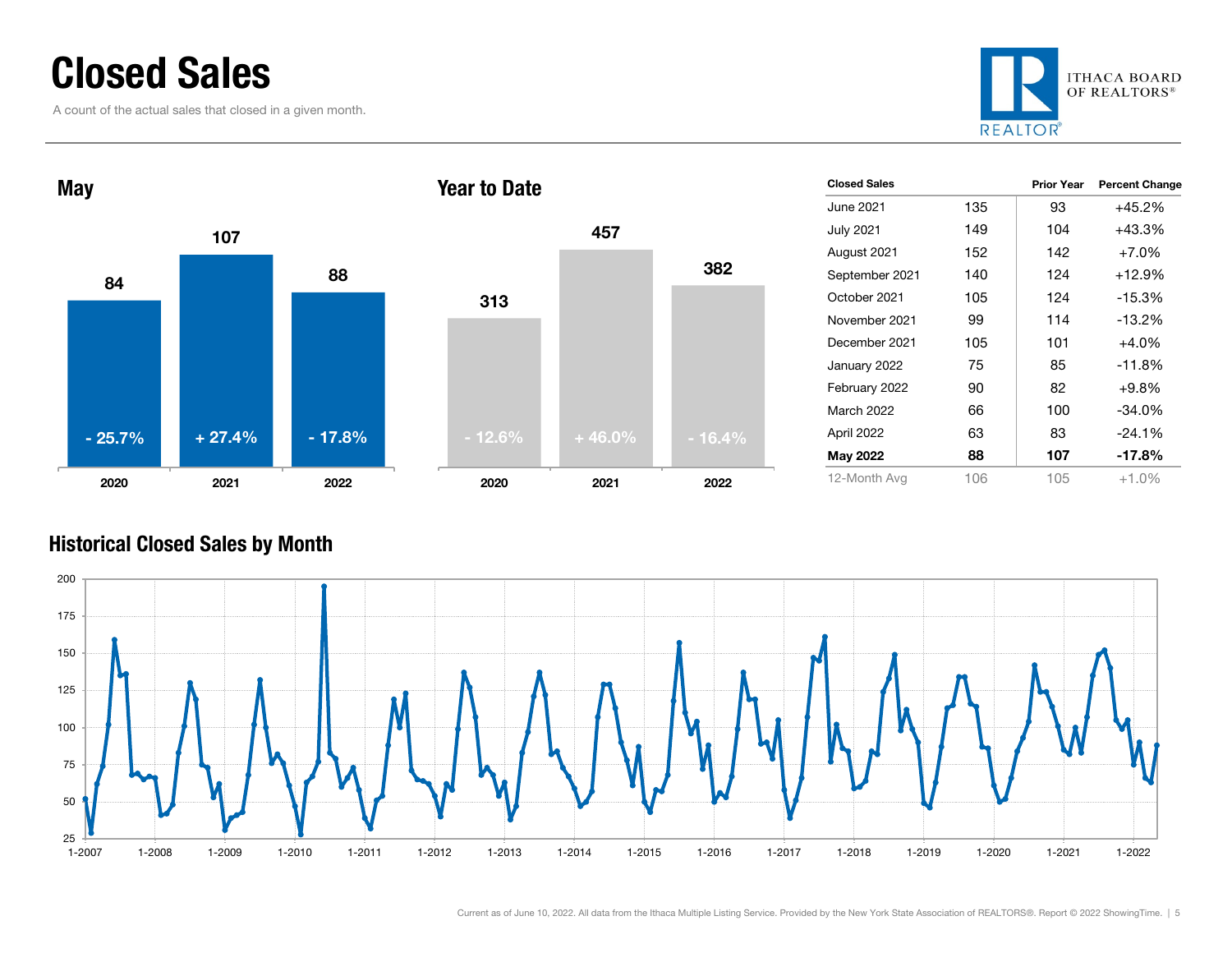### Days on Market

Average number of days between when a property is listed and when an offer is accepted in a given month





| Days on Market   |    | Prior Year | <b>Percent Change</b> |
|------------------|----|------------|-----------------------|
| June 2021.       | 31 | 82         | -62.2%                |
| <b>July 2021</b> | 18 | 84         | $-78.6%$              |
| August 2021      | 16 | 90         | $-82.2%$              |
| September 2021   | 27 | 51         | $-47.1%$              |
| October 2021     | 14 | 49         | $-71.4%$              |
| November 2021    | 23 | 36         | $-36.1%$              |
| December 2021    | 23 | 53         | -56.6%                |
| January 2022     | 38 | 63         | $-39.7%$              |
| February 2022    | 35 | 50         | $-30.0\%$             |
| March 2022       | 51 | 53         | -3.8%                 |
| April 2022       | 29 | 51         | $-43.1%$              |
| May 2022         | 21 | 38         | $-44.7\%$             |
| 12-Month Avg*    | 25 | 59         | $-57.6\%$             |

\* Average Days on Market of all properties from June 2021 through May 2022. This is not the average of the individual figures above.



34

### Historical Days on Market by Month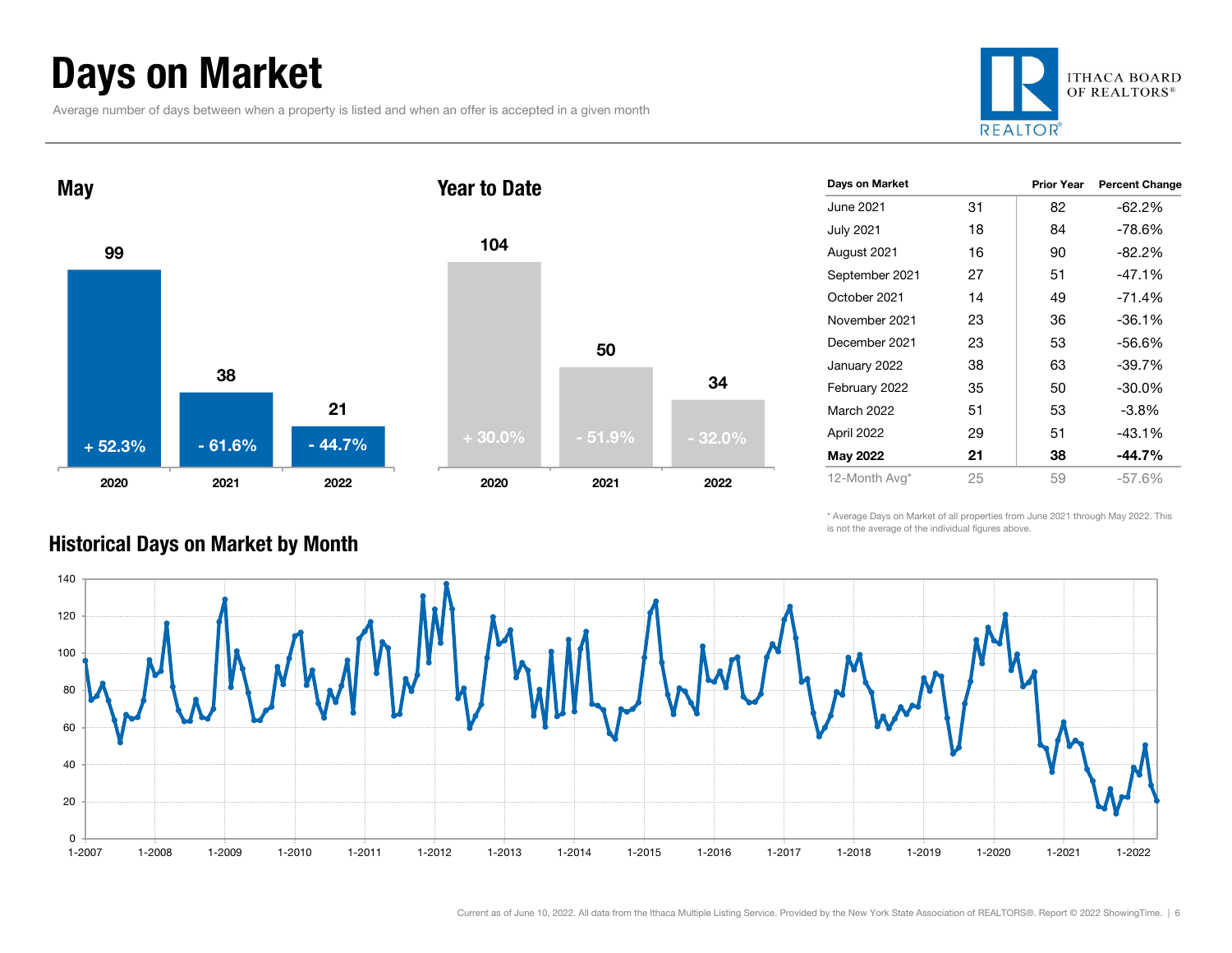### Median Sales Price

Point at which half of the sales sold for more and half sold for less, not accounting for seller concessions, in a given month.



May





| <b>Median Sales Price</b> |           | <b>Prior Year</b> | <b>Percent Change</b> |
|---------------------------|-----------|-------------------|-----------------------|
| June 2021.                | \$288,000 | \$230,000         | $+25.2%$              |
| <b>July 2021</b>          | \$285,000 | \$231,000         | $+23.4%$              |
| August 2021               | \$295,000 | \$240,750         | $+22.5%$              |
| September 2021            | \$282,500 | \$262,500         | $+7.6%$               |
| October 2021              | \$249,500 | \$250,000         | $-0.2\%$              |
| November 2021             | \$271,000 | \$220,000         | $+23.2%$              |
| December 2021             | \$248,500 | \$225,000         | $+10.4%$              |
| January 2022              | \$229,900 | \$212,000         | $+8.4\%$              |
| February 2022             | \$267,000 | \$190,000         | +40.5%                |
| March 2022                | \$251,000 | \$232,000         | $+8.2%$               |
| April 2022                | \$286,000 | \$234,913         | $+21.7%$              |
| May 2022                  | \$345,000 | \$268,000         | $+28.7%$              |
| 12-Month Med*             | \$275,000 | \$235,000         | $+17.0%$              |

\* Median Sales Price of all properties from June 2021 through May 2022. This is not the average of the individual figures above.



#### Historical Median Sales Price by Month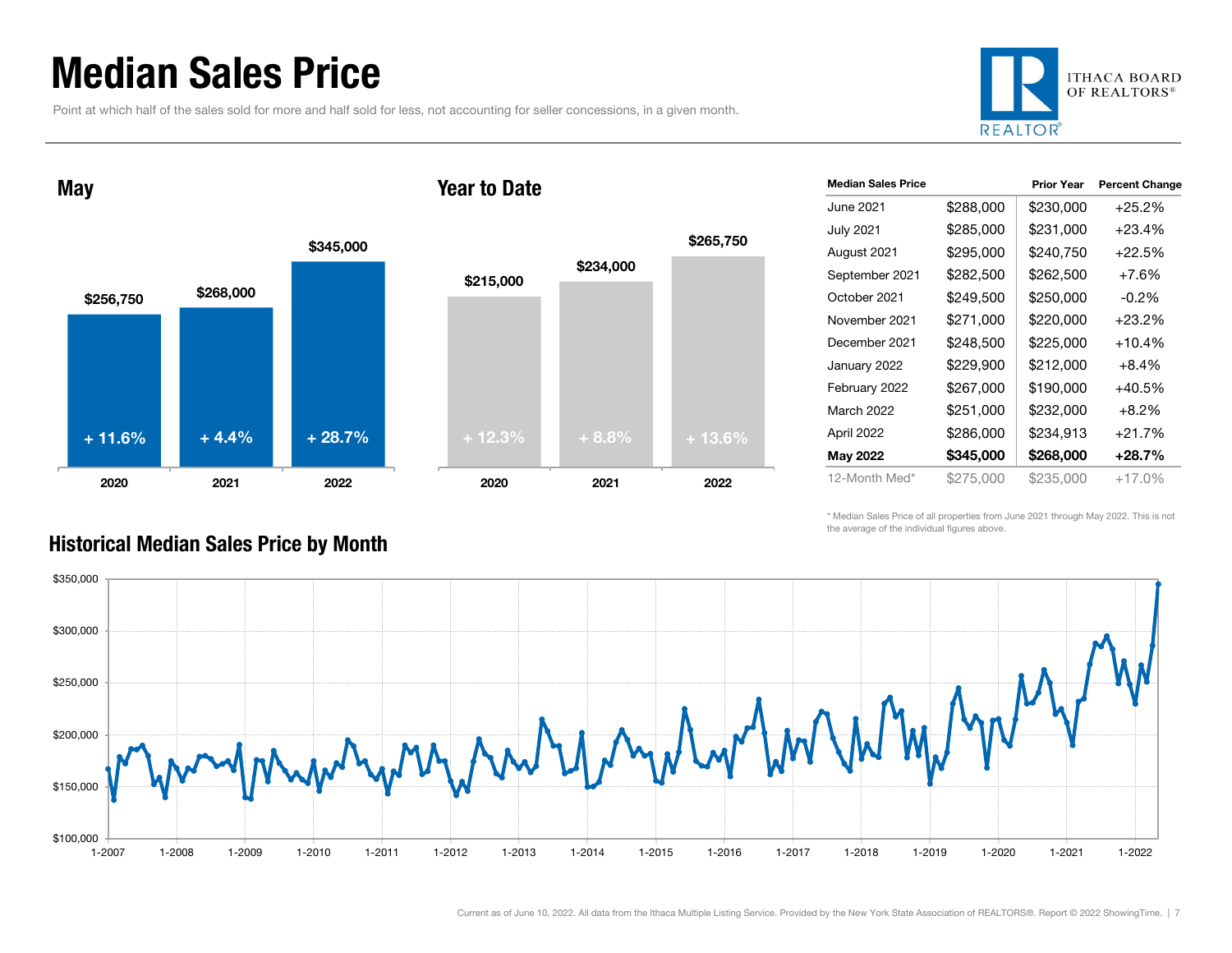### Average Sales Price

May

Average sales price for all closed sales, not accounting for seller concessions, in a given month.



 $$302,415$ <br> $$281.945$ \$370,590 2020 2021 2022 \$246,977 \$259,788 2020 2021 2022 + 10.6% $\%$  + 7.3% + 22.5% + 9.1% + 5.2% + 19.6%

Year to Date

| Avg. Sales Price |           | <b>Prior Year</b> | <b>Percent Change</b> |
|------------------|-----------|-------------------|-----------------------|
| June 2021        | \$318,176 | \$263,031         | $+21.0%$              |
| <b>July 2021</b> | \$339,117 | \$268,557         | $+26.3%$              |
| August 2021      | \$323,699 | \$289,615         | $+11.8%$              |
| September 2021   | \$343,417 | \$286,248         | $+20.0%$              |
| October 2021     | \$275,671 | \$290,966         | -5.3%                 |
| November 2021    | \$307,676 | \$259,837         | $+18.4%$              |
| December 2021    | \$306,550 | \$243,726         | $+25.8\%$             |
| January 2022     | \$259,862 | \$252,425         | $+2.9%$               |
| February 2022    | \$311,501 | \$218,742         | $+42.4%$              |
| March 2022       | \$289,957 | \$257,637         | $+12.5%$              |
| April 2022       | \$308,573 | \$254,969         | $+21.0%$              |
| May 2022         | \$370,590 | \$302,415         | +22.5%                |
| 12-Month Avg*    | \$316,611 | \$268,523         | $+17.9%$              |
|                  |           |                   |                       |

\* Avg. Sales Price of all properties from June 2021 through May 2022. This is not the average of the individual figures above.



\$310,830

#### Historical Average Sales Price by Month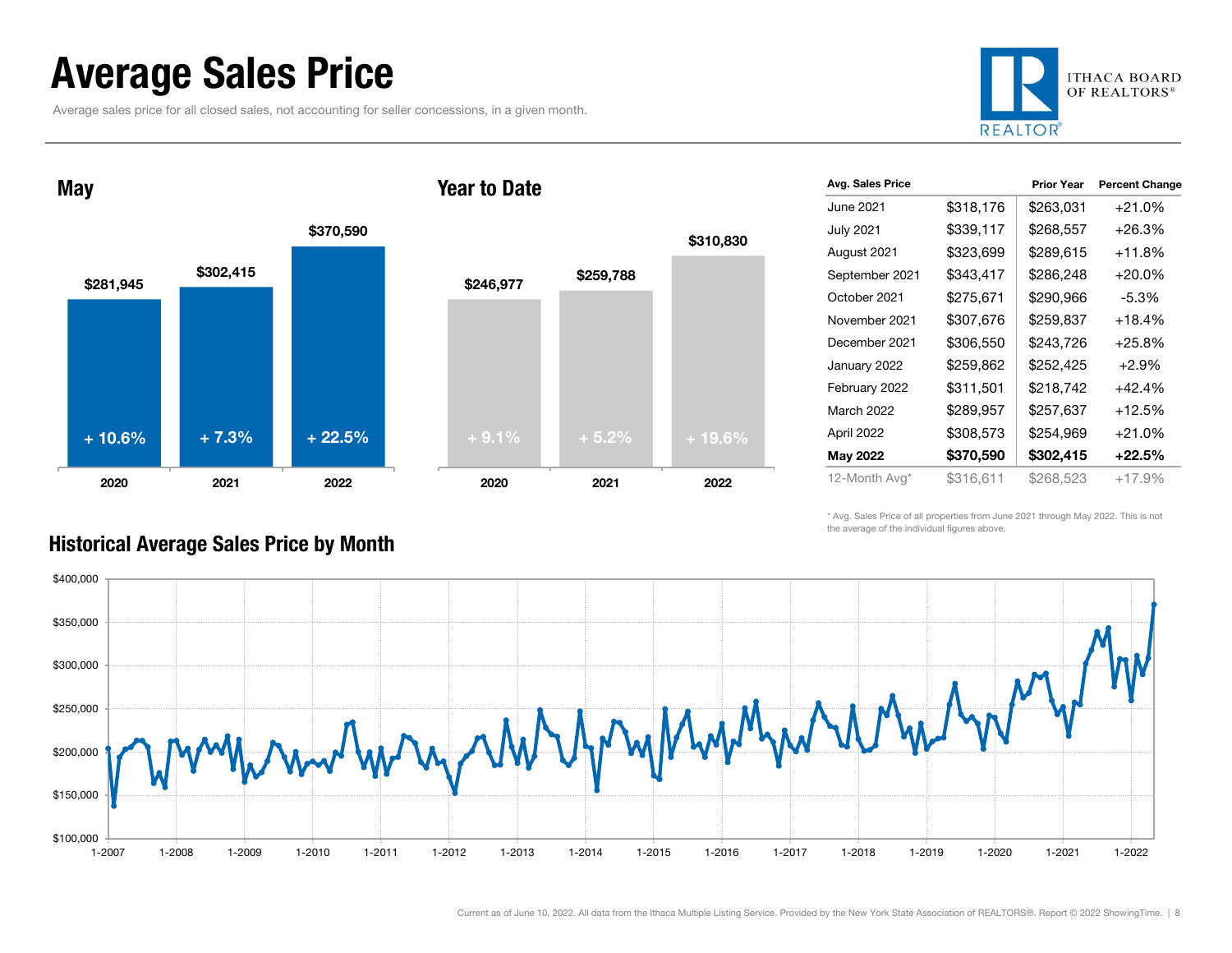### Percent of List Price Received

Percentage found when dividing a property's sales price by its most recent list price, then taking the average for all properties sold in a given month, not accounting for seller concessions.





| <b>Pct. of List Price Received</b> |        | <b>Prior Year</b> | <b>Percent Change</b> |
|------------------------------------|--------|-------------------|-----------------------|
| June 2021.                         | 103.2% | 97.0%             | $+6.4%$               |
| July 2021                          | 102.6% | 98.4%             | $+4.3%$               |
| August 2021                        | 103.4% | 97.3%             | $+6.3%$               |
| September 2021                     | 102.5% | 97.2%             | $+5.5%$               |
| October 2021                       | 101.8% | 98.3%             | $+3.6%$               |
| November 2021                      | 99.9%  | 96.9%             | $+3.1%$               |
| December 2021                      | 100.9% | 96.9%             | $+4.1%$               |
| January 2022                       | 99.5%  | 98.0%             | $+1.5%$               |
| February 2022                      | 99.1%  | 97.4%             | $+1.7%$               |
| March 2022                         | 100.3% | 97.6%             | $+2.8%$               |
| April 2022                         | 104.3% | 98.3%             | $+6.1%$               |
| May 2022                           | 104.3% | 100.7%            | +3.6%                 |
| 12-Month Avg*                      | 102.0% | 97.8%             | $+4.3%$               |

\* Average Pct. of List Price Received for all properties from June 2021 through May 2022. This is not the average of the individual figures above.



### Historical Percent of List Price Received by Month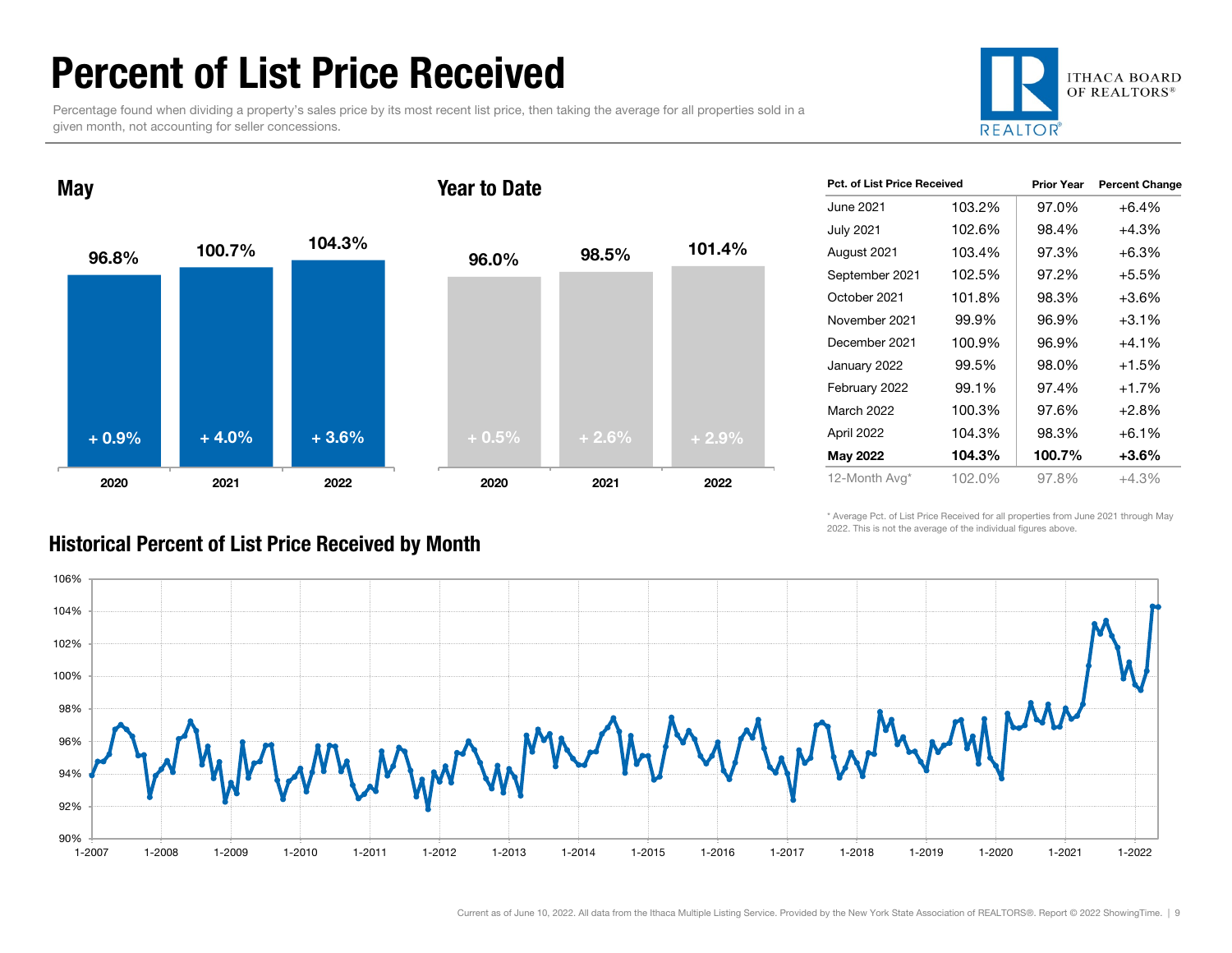## Housing Affordability Index

This index measures housing affordability for the region. For example, an index of 120 means the median household income is 120% of what is necessary to qualify for the median-priced home under prevailing interest rates. A higher number means greater affordability.





| <b>Affordability Index</b> |     | <b>Prior Year</b> | <b>Percent Change</b> |
|----------------------------|-----|-------------------|-----------------------|
| June 2021                  | 135 | 165               | $-18.2%$              |
| July 2021                  | 138 | 167               | $-17.4%$              |
| August 2021                | 132 | 161               | $-18.0\%$             |
| September 2021             | 135 | 148               | $-8.8%$               |
| October 2021               | 155 | 157               | $-1.3%$               |
| November 2021              | 147 | 179               | $-17.9%$              |
| December 2021              | 152 | 177               | $-14.1%$              |
| January 2022               | 160 | 191               | $-16.2%$              |
| February 2022              | 136 | 211               | $-35.5%$              |
| <b>March 2022</b>          | 132 | 169               | $-21.9%$              |
| April 2022                 | 107 | 167               | $-35.9%$              |
| May 2022                   | 89  | 148               | $-39.9\%$             |
| 12-Month Avg               | 135 | 170               | $-20.7\%$             |

#### Historical Housing Affordability Index by Mont h

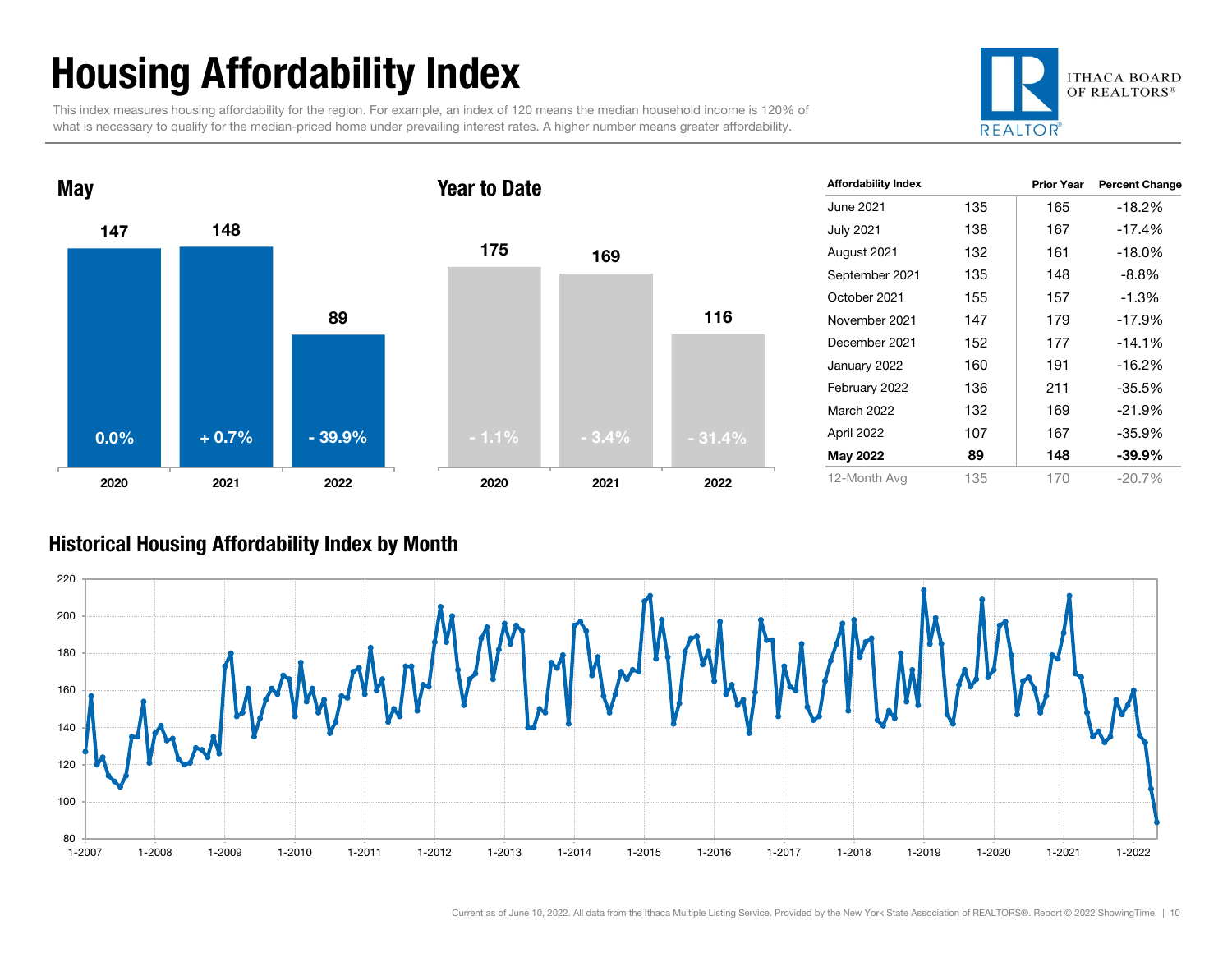### Inventory of Homes for Sale

The number of properties available for sale in active status at the end of a given month.





#### Historical Inventory of Homes for Sale by Month

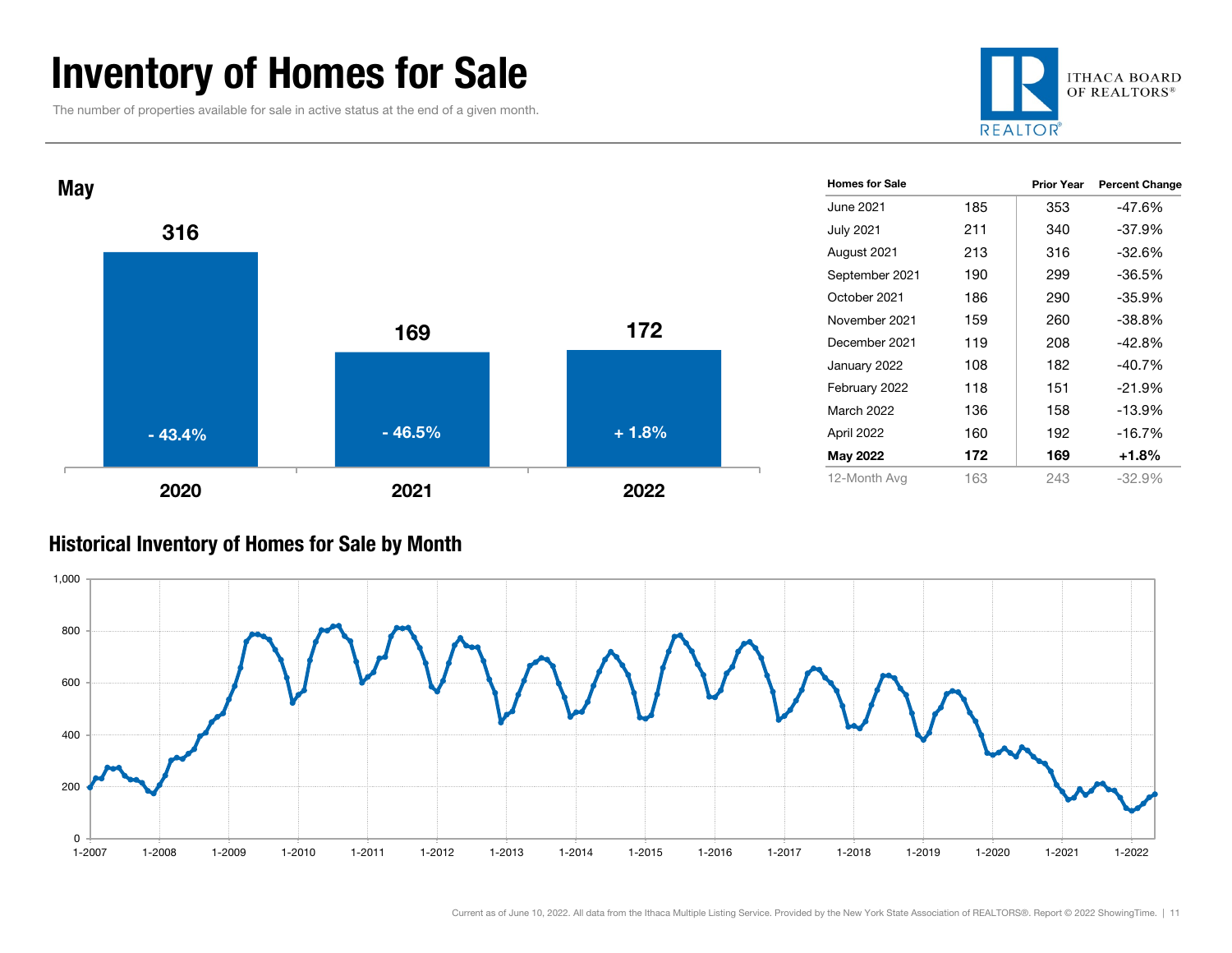### Months Supply of Inventory

The inventory of homes for sale at the end of a given month, divided by the average monthly pending sales from the last 12 months.





#### Historical Months Supply of Inventory by Month

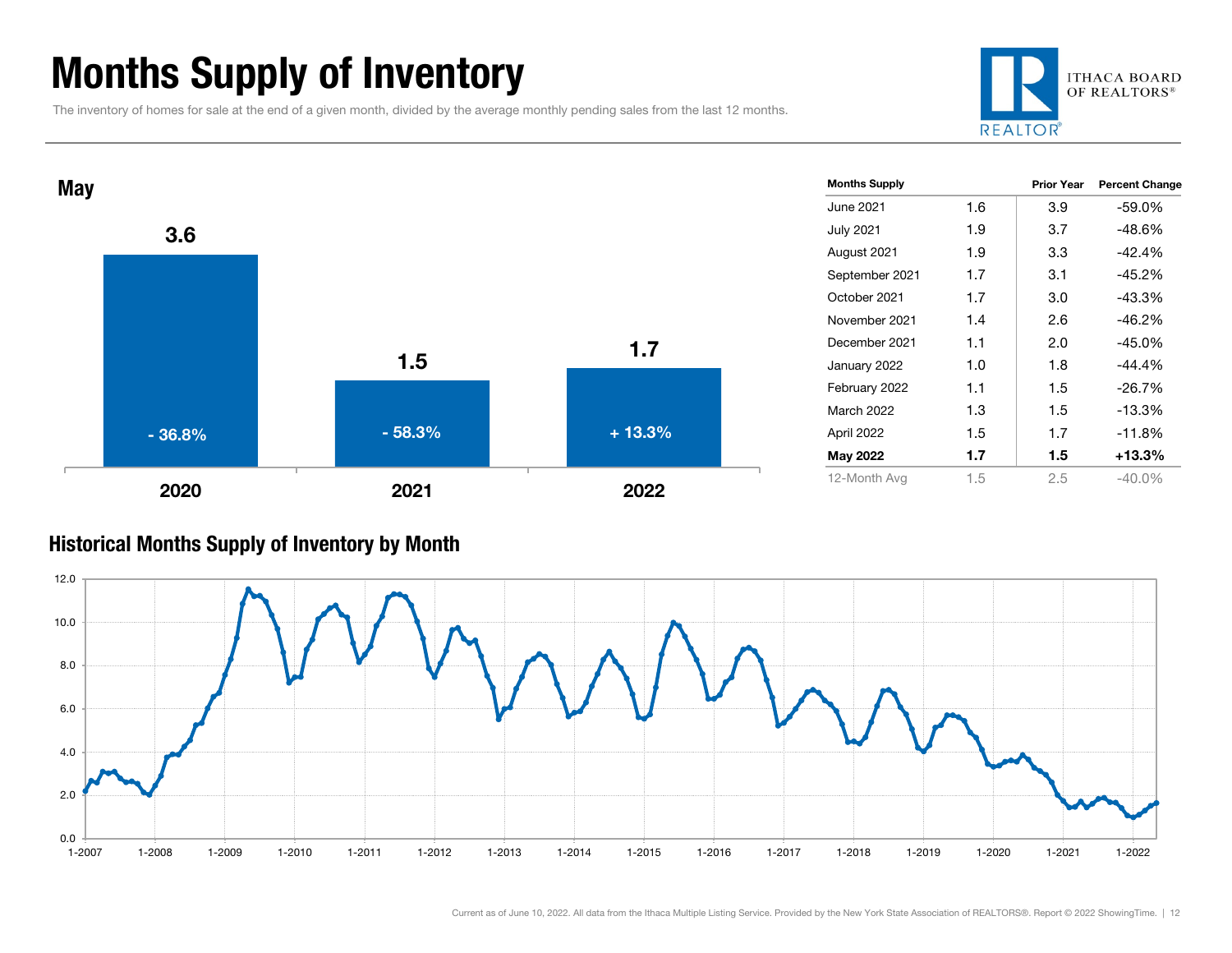#### Ithaca Board of REALTORS® Statistics Report – 4-Year Comparative All Property Types – May 2022

|                                             | <b>May-19</b> | <b>May-20</b> | <b>May-21</b> | <b>May-22</b> |
|---------------------------------------------|---------------|---------------|---------------|---------------|
| <b>All Residential Properties:</b>          |               |               |               |               |
| <b>Closed Sales:</b>                        | 108           | 81            | 104           | 88            |
| <b>Dollar Volume:</b>                       | \$27,813,628  | \$22,466,879  | \$31,309,596  | \$32,184,384  |
| <b>Average Selling Price:</b>               | \$257,531     | \$277,369     | \$301,054     | \$365,732     |
| <b>Median Selling Price:</b>                | \$230,000     | \$256,000     | \$267,500     | \$336,692     |
| <b>Average Days on Market:</b>              | 58            | 99            | 34            | 20            |
| <b>Average Selling Price to List Price:</b> | 96%           | 97%           | 100.19%       | 105.43%       |
| <b>New Listings</b>                         | 248           | 128           | 162           | 88            |
| <b>Active Listings (New and Current)</b>    | 518           | 328           | 159           | 174           |
| <b>Listings Under Contract</b>              | 348           | 252           | 427           | 373           |

|                                          | <b>May-19</b>  | <b>May-20</b>  | <b>May-21</b> | $May-22$     |
|------------------------------------------|----------------|----------------|---------------|--------------|
| <b>All Property Types:</b>               |                |                |               |              |
| <b>Closed Sales:</b>                     | 123            | 95             | 126           | 98           |
| <b>Residential</b>                       | 108            | 81             | 104           | 88           |
| Land                                     | 12             | 10             | 14            | 8            |
| <b>Commercial-Industrial</b>             | 1              | $\overline{2}$ | 4             |              |
| <b>Multi-Family</b>                      | $\overline{2}$ | 2              | 4             | 1            |
| <b>Dollar Volume:</b>                    | \$30,819,501   | \$24,471,379   | \$38,918,634  | \$33,276,984 |
| <b>Residential</b>                       | \$27,813,628   | \$22,466,879   | \$31,309,596  | \$32,184,384 |
| Land                                     | \$840,900      | \$312,500      | \$1,735,538   | \$717,600    |
| <b>Commercial-Industrial</b>             | \$1,370,000    | \$640,000      | \$4,692,500   | \$65,000     |
| <b>Multi-Family</b>                      | \$794,973      | \$1,052,000    | \$1,181,000   | \$310,000    |
| <b>Active Listings (New and Current)</b> | 898            | 599            | 331           | 340          |
| <b>Listings Under Contract</b>           | 416            | 320            | 565           | 469          |
| <b>NOTES:</b>                            |                |                |               |              |

*The data relating to real estate sales comes from the Ithaca Board of REALTORS® Multiple Listing Service. Information deemed reliable but not guaranteed.*